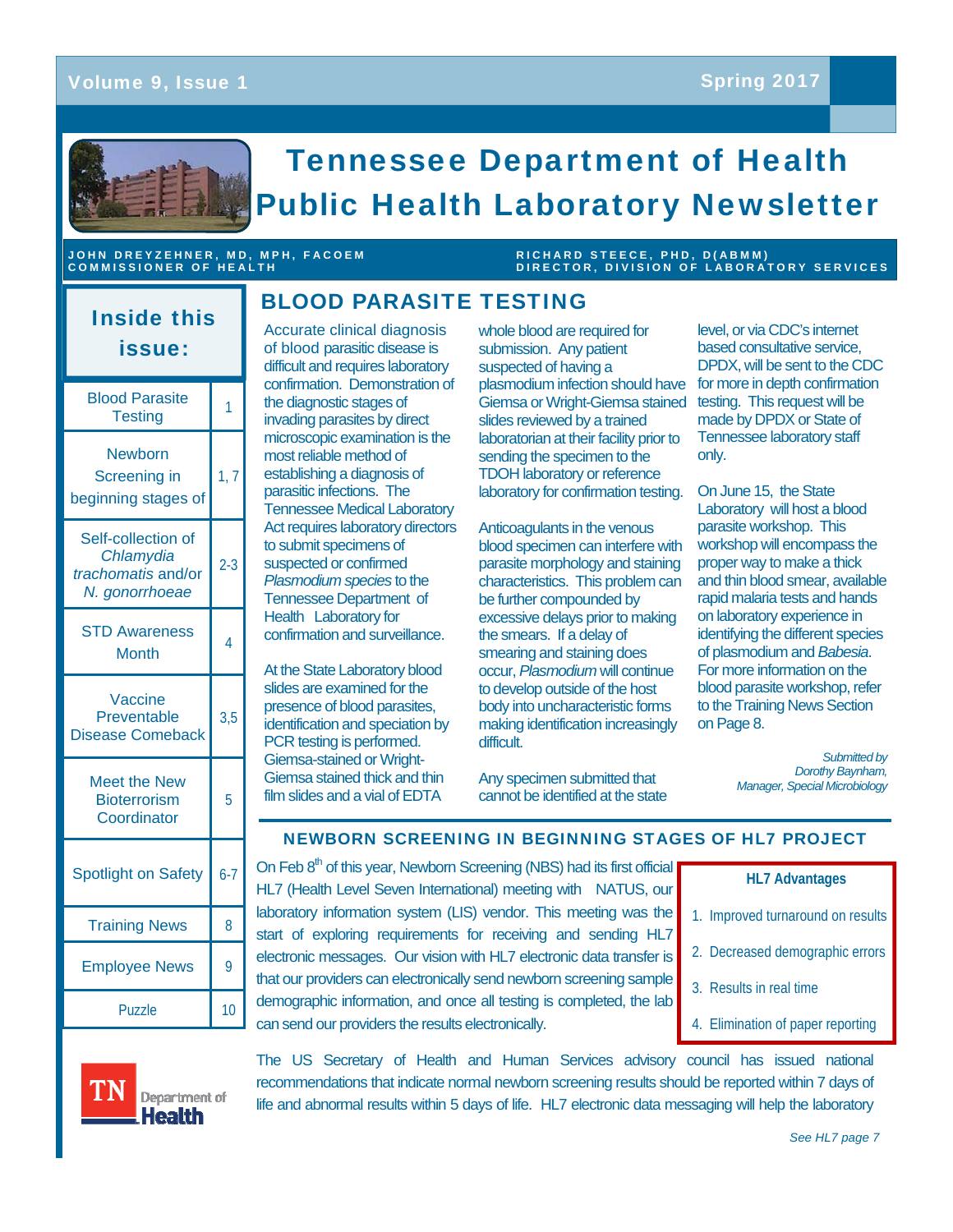#### **Page 2**

# VAGINAL SWABS: THE SPECIMEN OF CHOICE FOR CHLAMYDIA (CT) AND GONORRHEA (GC) SCREENING IN WOMEN

Due diligence in specimen collection is of utmost importance in the fight against sexually transmitted infections. In 2012, there were 1.2 million infections reported nationwide due to Chlamydia with TN reporting 32,531 infections due to Chlamydia (5). In the same year, 334,826 cases of gonorrhea were reported in the United States while there were 9,120 cases of gonorrhea reported in TN. Using 2016 date, there has been a slight decline in chlamydia cases; while there has been an increase of cases of gonorrhoeae reported.

The Tennessee Department of Health (TDH) provides transport kits to Tennessee County Health Departments (CHD) for the collection of specimens sent for detection of *Chlamydia trachomatis* (CT) and *Neisseria gonorrhoeae* (GC) utilizing a Nucleic Acid Amplification Test (NAAT). The NAAT employs target capture to aid in the diagnosis of urogenital disease in specimens from symptomatic and asymptomatic individuals. There are three different transport kits available to the CHDs: The **Unisex** swab transport collection kit is used for Endocervical, Urethral (male), Rectal (male/female) and Pharyngeal (male/female) specimens; The **Urine** transport collection kit (male/female); and the **Vaginal** transport collection kit.

| <b>Specimen Type</b>                                                                       | <b>Collection Kit</b> |
|--------------------------------------------------------------------------------------------|-----------------------|
| <b>Endocervical</b> - clinician-collected swab specimens                                   | <b>Unisex swab</b>    |
| <b>Pharyngeal</b> – TDH CLIA regulatory validation for male and female specimens           | <b>Unisex swab</b>    |
| <b>Rectal</b> – TDH CLIA regulatory validation for male and female specimens               | <b>Unisex swab</b>    |
| <b>Urethral</b> - male swab specimens                                                      | <b>Unisex swab</b>    |
| <b>Urine</b> - male and female specimens                                                   | Urine collection kit  |
| <b>Vaginal</b> – clinician-collected or patient self-collected swab specimens <sup>*</sup> | <b>Vaginal swab</b>   |

**Vaginal swabs are the specimen of choice** when screening for *Chlamydia trachomatis* and *Neisseria gonorrhoeae* when a pelvic examination is not indicated. In addition, vaginal swab specimens are an appropriate sample type, even when a full pelvic exam is being performed (4). Evaluations of vaginal specimens for the detection of chlamydial and gonococcal infections by NAATs found that vaginal swabs are significantly more sensitive than urine collected specimens. Furthermore, vaginally collected specimens, either collected by the patient or the clinician, were found to be as sensitive as or more sensitive than physician collected endocervical swabs (*1, 2, and 3*).

Updated Centers for Disease Control recommendations now specify that **vaginal swabs are the preferred specimen** for screening women and include the use of rectal and pharyngeal specimens among populations at risk for extragenital tract infections (4). The preferred and optimal urogenital specimen type for men is first catch-urine for the detection of chlamydial and gonococcal infections.

**To be self-collected or not to be……. that is the question.** No statistical difference was found between self-collected vs. clinician collected vaginal swabs. Self-collected swabs are readily accepted by women and may free clinician time at your clinic. Self-collection guides along with **Vaginal** swab collection transport kits are available for the County Health Departments through the Tennessee Department of Health Laboratory Services.

If you have questions about specimen collection, feel free to call the TDH Laboratory at 615-262-6362.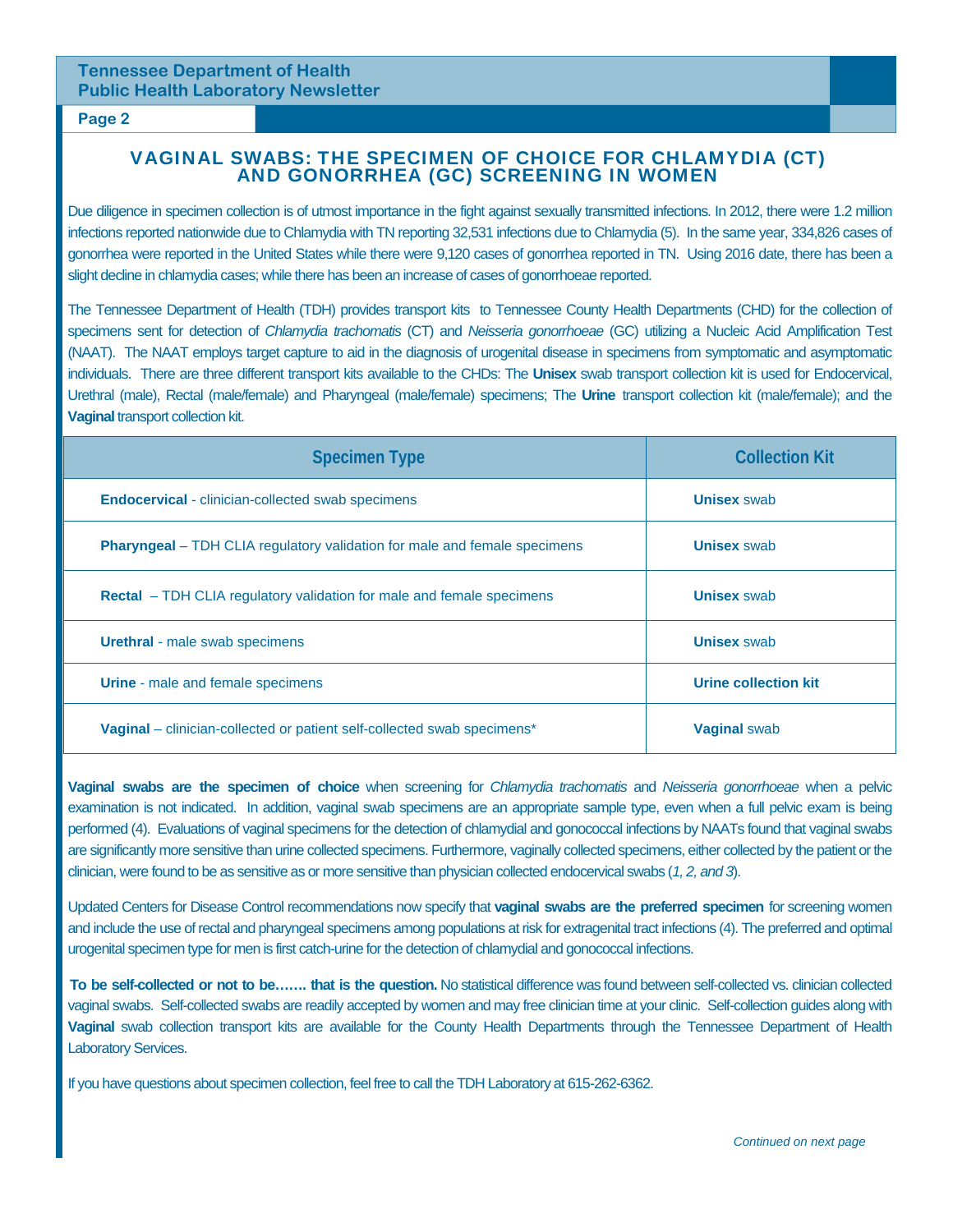

\*The vaginal swab specimen collection kit is not currently FDA cleared for home use.

*Submitted by Henrietta Hardin Manager, General Bacteriology* 

1 Masek BJ, Arora N, Quinn N, et al. Performance of three nucleic acid amplification tests for detection of *Chlamydia trachomatis* and *Neisseria gonorrhoeae* by use of selfcollected vaginal swabs obtained via an Internet-based screening program. J Clin Microbiol 2009;47:1663–7.

2 Knox J, Tabrizi SN, Miller P, et al. Evaluation of self-collected samples in contrast to practitioner-collected samples for detection of *Chlamydia trachomatis*, *Neisseria gonorrhoeae*, and *Trichomonas vaginalis* by polymerase chain reaction among women living in remote areas. Sex Transm Dis 2002;29:647–54.

3 Schachter J, Chernesky MA, Willis DE, et al. Vaginal swabs are the specimens of choice when screening for *Chlamydia trachomatis* and *Neisseria gonorrhoeae*: results from a multicenter evaluation of the APTIMA assays for both infections. Sex Transm Dis 2005;32:725–8.

4 MMWR Recommendations for the Laboratory-Based Detection of *Chlamydia trachomatis* and *Neisseria gonorrhoeae* – 2014 March 14, 2014/63(RR02);1-19

<sup>5</sup> CEDEP Surveillance Reports for MMWR; Select Diseases & Events Reported to TDH Communicable & Environmental Diseases & Emergency Preparedness 2012 through MMWR Week 6 ending February 11, 2017

### **VACCINE PREVENTABLE DISEASE HAS A COMEBACK**

Since January 1, 2017, Tennessee has seen 14 cases of mumps. Mumps incidences are scattered across the country despite the effective vaccine that has been in use for six decades. Mumps is a viral disease best recognized by puffy cheeks and a swollen jaw. Other symptoms include fever, head and muscle aches, tiredness, loss of appetite and swollen and tender salivary glands. Rare complications include meningitis, inflammation of the brain (encephalitis), hearing loss and swelling or pain in the testicles which can result in sterility. Some of those infected may not show any symptoms, and in others, symptoms may

be so mild, they are not aware they have been infected.

This disease has been plaguing the U.S. in several states, including Tennessee. As of February 25 of this year, the Centers for Disease Control and Prevention states that nearly 1,077 cases of mumps have been reported in the U.S. Last year, the number of reported cases reached 5,311 and that was the highest rate since 2006. Over the past 10 years, there was an average of 1,494 cases of mumps in the U.S. per year. Recently, there have been reported cases in Washington state and Arkansas, as well

as reported cases in Alabama and Tennessee. Between October 2016 and January 27, 2017, Washington state reported 278 cases of mumps. Arkansas reported 2,400 cases from August 2016 to January 5, 2017. Even within Tennessee, two universities have recently seen cases in their student populations.

While there is no direct cure for mumps, most people recover after the disease runs its course. Contracting mumps causes the body to develop immunity to disease, as the vaccination does. Most cases can

*See Mumps page 5*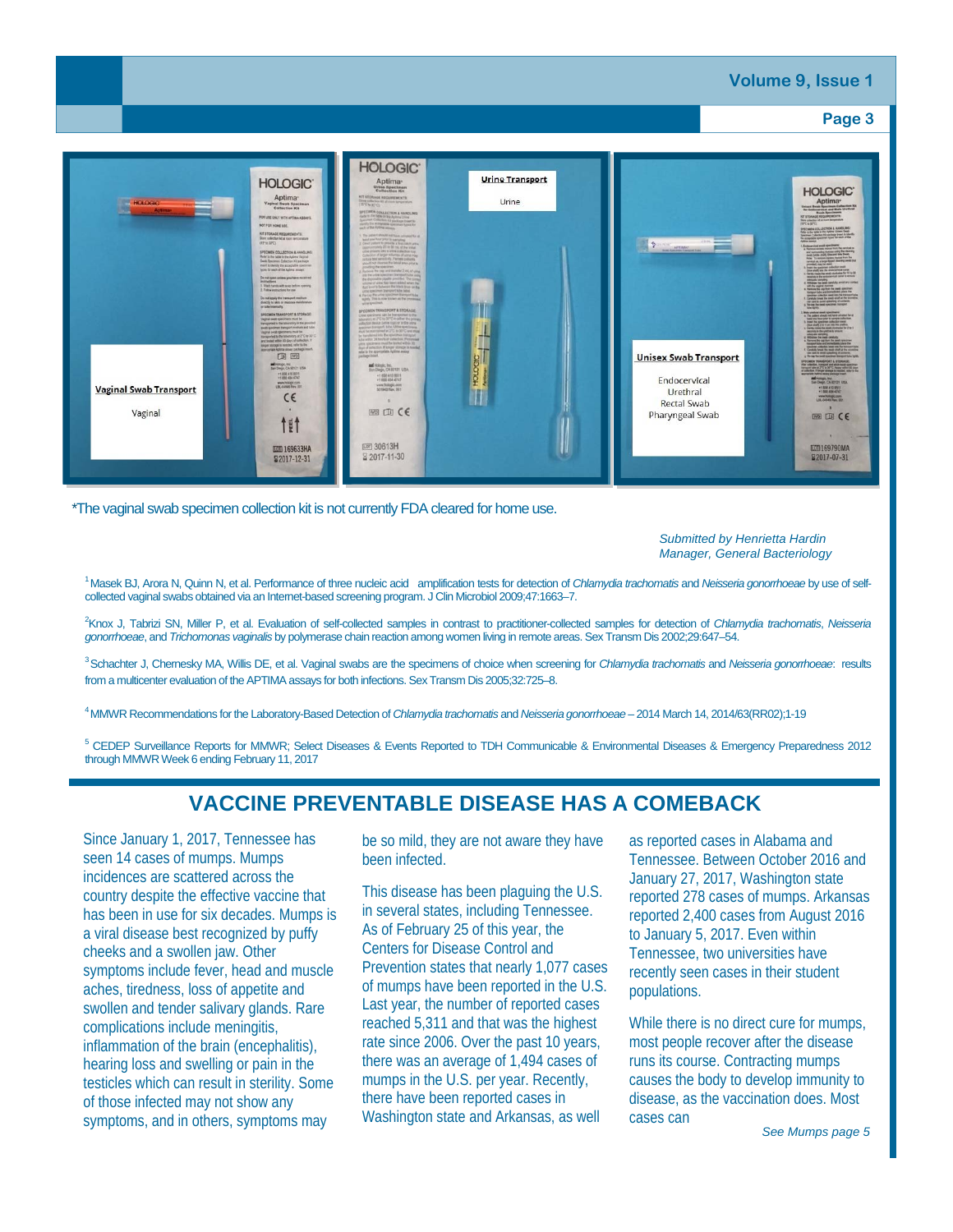#### **Page 4**



Syphilis elimination was in our sights a decade ago, yet today we find ourselves at a critical crossroads for syphilis prevention. Reported cases and rates for primary and secondary syphilis are the highest they have been in more than 20 years. Syphilis incidence is particularly severe among gay, bisexual, and other men who have sex with men (MSM). It's also rising among women, which has triggered a surge in congenital syphilis. Rates have increased in every region, a majority of age groups, and across almost every race/ ethnicity. CDC has also seen an increase in reports of ocular syphilis in recent years. These data are a clear reminder that syphilis can strike many communities at anytime and anywhere.



For these reasons, throughout April, CDC will promote the theme of *Syphilis Strikes Back* to capture what is happening today in the United States. The theme is also a nod to the 1940s – an era when syphilis's destruction was at its peak, but also a period that ushered in antibiotics and the beginning of a successful push to halt the disease.

Those of us who have been in public health a long time know that syphilis is a constant threat; however, the good news is that we've beaten syphilis back before, and we can do it again. Together, we can make a difference.

This year's social media and web-based outreach efforts will focus on the following weekly syphilis prevention themes:

- (April 1-8) | **Syphilis in the U.S.** An overview of what it is, how it's affecting specific communities, and why this potentially dangerous health issue needs attention
- (April 9-15) | **Syphilis among gay, bisexual and other MSM** Focus on the group hardest hit by syphilis and what individuals and healthcare providers can do to help
- (April 16-22) | **Syphilis among women, pregnant women, and newborns** Focus on the increases among women and its impact on pregnant women and newborns, as well as what individuals and healthcare providers can do to help
- (April 23-30) | **Disrupt Syphilis!** The final week will focus on what actions are needed to tackle syphilis moving forward



For more information from the CDC, visit: https://www.cdc.gov/std/sam/





*Information taken from 3/17/2017 email message from CDC's NCHHSTP & STD Directors Gail Bolan, MD and Jonathan H. Mermin, MD.* 

*Images : https://www.cdc.gov/std/sam/2017syphilis.htm*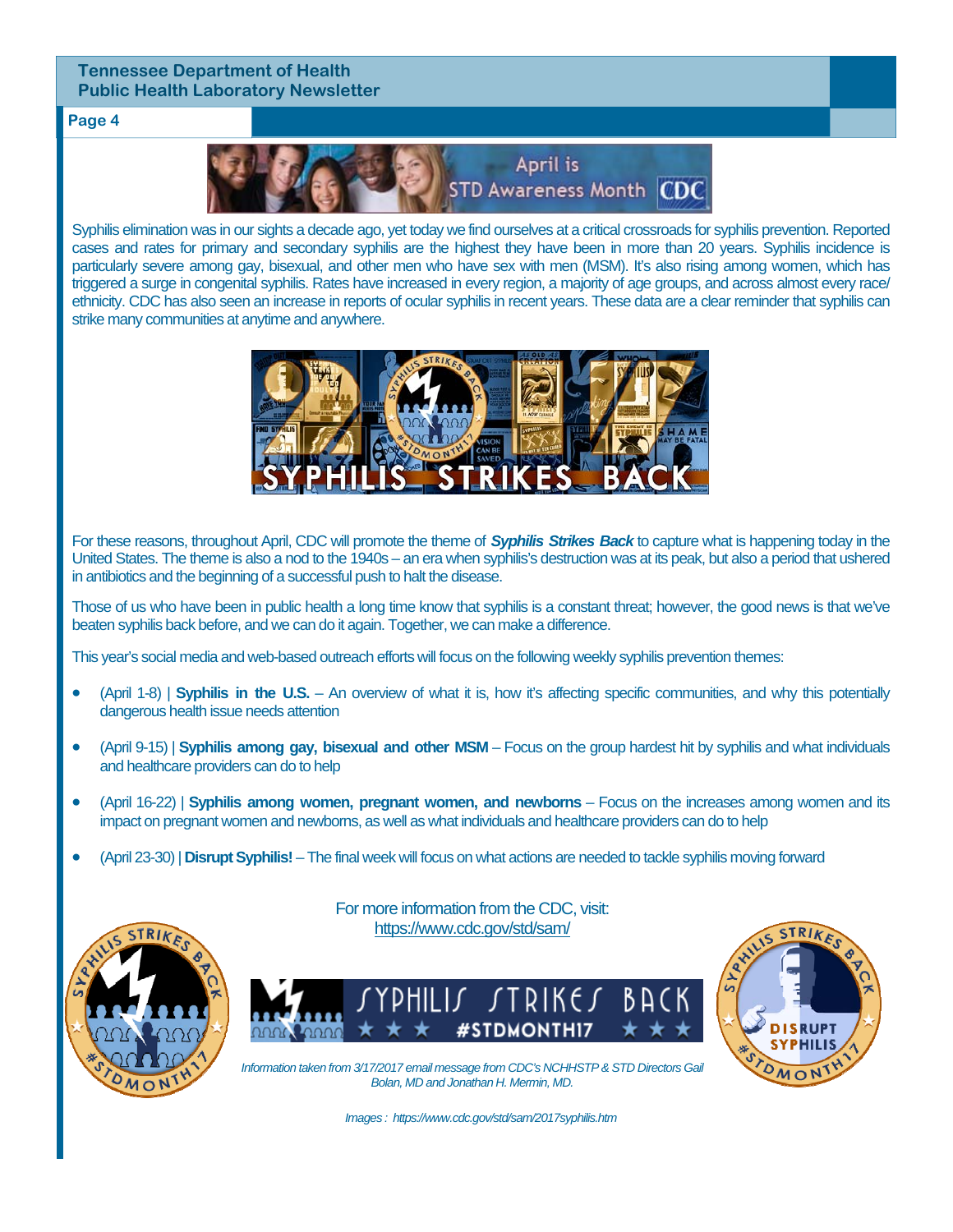#### **Volume 9, Issue 1**

**Page 5** 

# **Meet the New Bioterrorism Coordinator**

Renee Johnson has recently joined the Tennessee Department of Health as the Laboratory Bioterrorism Coordinator. Prior to coming to Lab Services, she held various positions in the Microbiology Department at St Thomas West including Supervisory and Assistant Section lead roles from 1987-2013. She later went on to join the network laboratory at Centennial Medical Center where she worked from 2013-2015 including serving as Microbiology Supervisor from 2014-2015. From 2015-2017, she served as an IT&S TheraDoc Clinical Product Analyst for HCA Corporate.

Renee earned her Bachelors of Science Degree in Chemistry/Medical Technology from Tennessee Technological University. She attended St.



Thomas School of Medical Technology to obtain her licensure and later went on to obtain her General Supervisor's license. She brings experience, knowledge and a passion for the field of Microbiology and is looking forward to serving as the Laboratory Bioterrorism Coordinator. Renee can be reached at Renee.Johnson@tn.gov or 615-262-6359.

#### **Mumps (continued)**

be prevented by immunization. Since the US mumps vaccination program began in 1967, there has been a 99 percent decrease in mumps cases in the United States. Prior to the vaccination, there were approximately 212,000 reported cases in the U.S. The number of cases has steadily declined since the implementation of the vaccine. One dose of the MMR vaccine has a 78 percent success rate, and vaccination of two doses has an 88 percent success rate. The vaccine has an excellent record of few and rare complications or side effects. Immunization not only protects the people who receive the vaccine, but also protects the people with whom they are in contact, through herd or community immunity. Most children are immunized with the measles, mumps and rubella (MMR) vaccine when they are young. Doctors recommend administering the first dose of MMR at 12-15 months of age, and the second dose between four and six years of age. The MMR vaccine is a required immunization for all school children and college students in Tennessee. The only exemptions to this rule are medical (detrimental to the health of the individual) and religious.

Mumps is listed as a Category 1B disease, according to the reportable disease guidance for Tennessee. If mumps is known or suspected, providers need to contact the Tennessee Department of Health division of Communicable

and Environmental Diseases and Emergency Preparedness (CEDEP) no later than the next business day to talk to the epidemiology staff by calling 615-741-7247. The epidemiology staff will need to discuss the patient's symptoms, vaccination status, travel history, contact with sick people, etc. In addition to the call, cases meeting the Council of State and Territorial Epidemiologists criteria must be reported to CEDEP using the PH-1600 form within one week. From there CEDEP will determine if mumps testing is appropriate, in which case a buccal specimen (cheek swab) should be sent to the Virology Department in TDH Laboratory Services. In all cases, CEDEP will determine the appropriate response and protocol. It is also the responsibility of the director of any medical laboratory to submit an isolate or specimen of any positive mumps sample meeting the Tennessee Department of Health 2017 Reportable Disease Guidance for Laboratories. Reportable disease guidance for healthcare providers and laboratories can be found at https://apps.health.tn.gov/ ReportableDiseases/ or http://www.nvic.org/ vaccines-and-diseases/Mumps.aspx

> *Submitted by Savannah Morrow Intern, Office of Communications and Media Relations*



**Did you know?** 

*In 2016, Newborn Screening received 95,508 samples and analyzed a total of 881,633 tests.*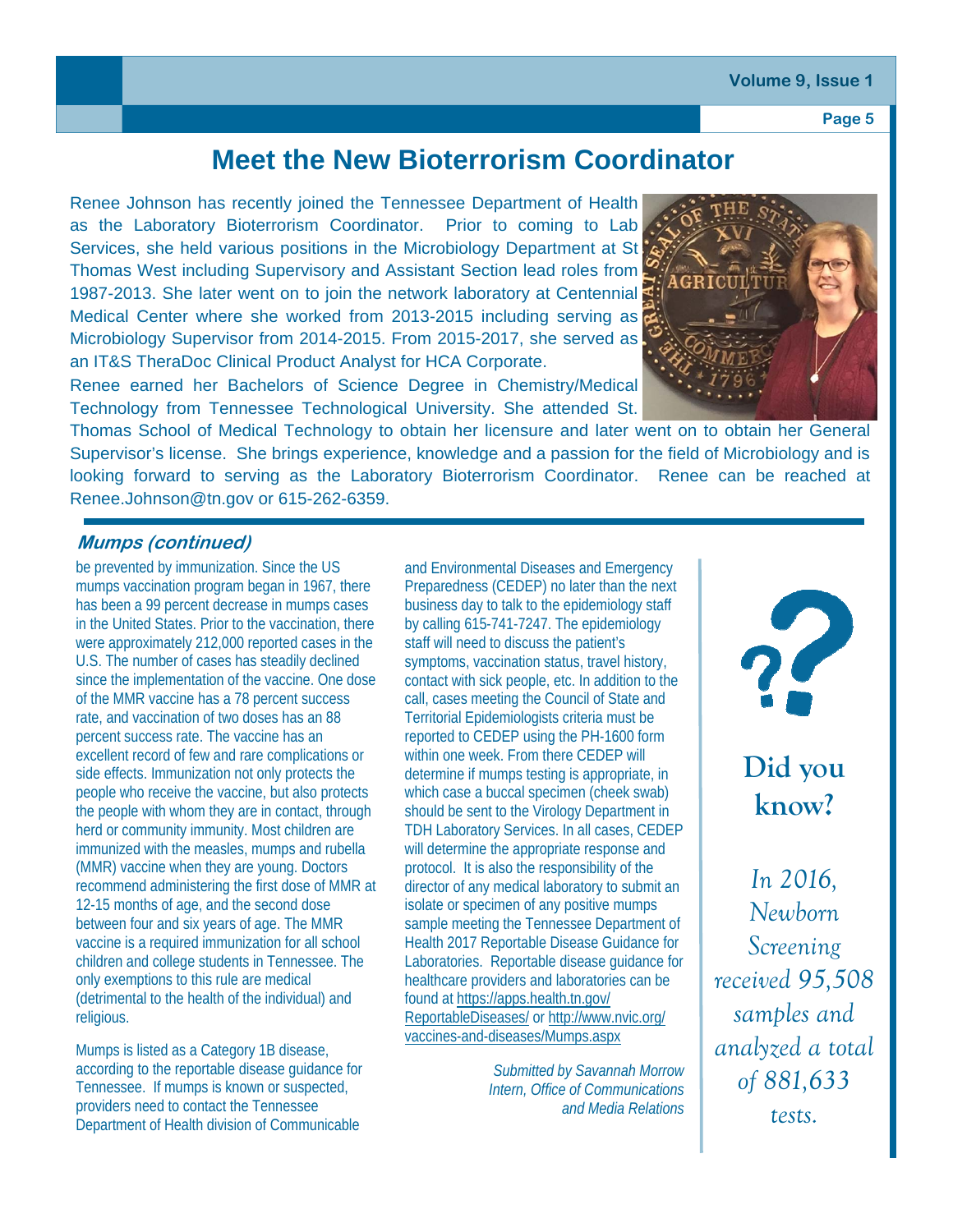#### **Page 6**

# **Spotlight on Safety**



## **Decontamination**

- **Decontamination** The removal or inactivation of biological agents by physical or chemical means.
- **Disinfection** A procedure, usually chemical, that inactivates viruses or kills vegetative bacteria, but not necessarily resistant forms such as spores.
- **Sanitize** An agent that reduces the numbers of vegetative bacteria.
- **Sterilize** The complete elimination or destruction of all forms of life by a chemical or physical means.
- **Disinfection suffixes**:
	- **-cide—**kills (determined by specific testing)
		- Bactericide (germicide) destroys vegetative bacteria only.
		- Tuberculocide destroys *Mycobacterium tuberculosis*.
		- Sporocide destroys spores.
	- **-static—**prohibits growth but may not kill
		- Bacteriostatic prevents growth of vegetative bacteria.
		- Tuberculostatic prohibits growth of *Mycobacterium tuberculosis.*

In the U.S. manufacturers must register disinfectants. The United States Environmental Protection Agency (EPA) maintains 12 lists of chemical disinfectants. The listing is by product, not by active chemical. The link below will allow you to access the EPA website for registered disinfectants.

https://www.epa.gov/pesticide-registration/selectedepa-registered-disinfectants

#### **Desirable disinfectant characteristics (no one disinfectant possesses all these):**

- Broad spectrum
- High efficiency
- Not affected by organic matter
- Non-toxic, non-corrosive, non-flammable
- Odorless, inexpensive
- Environmentally friendly

#### **In order to effectively eliminate pathogens it is important to:**

- Select the appropriate disinfectant for the agent to be killed or inactivated.
- Use the proper amount of disinfectant and allow sufficient contact time.
- Remember that the physical act of wiping is an important part of disinfection.

#### **Remember:**

- There is no universal decontamination method for biological materials.
- It is important to know and understand decontamination definitions.
- Disinfection efficacy can be influenced by concentration, contact time, etc.
- Selection of an appropriate decontamination method may be a trade-off (the perfect disinfectant does not exist).

*Rolinda Eddings Biosafety Officer* 

**The Laboratory Services "Laboratory Safety" webpage is now live. The webpage has many helpful resources for biosafety, including posts, downloads, and links!** 

> **The webpage can be found at: http://www.tn.gov/health/article/lab-services-safety**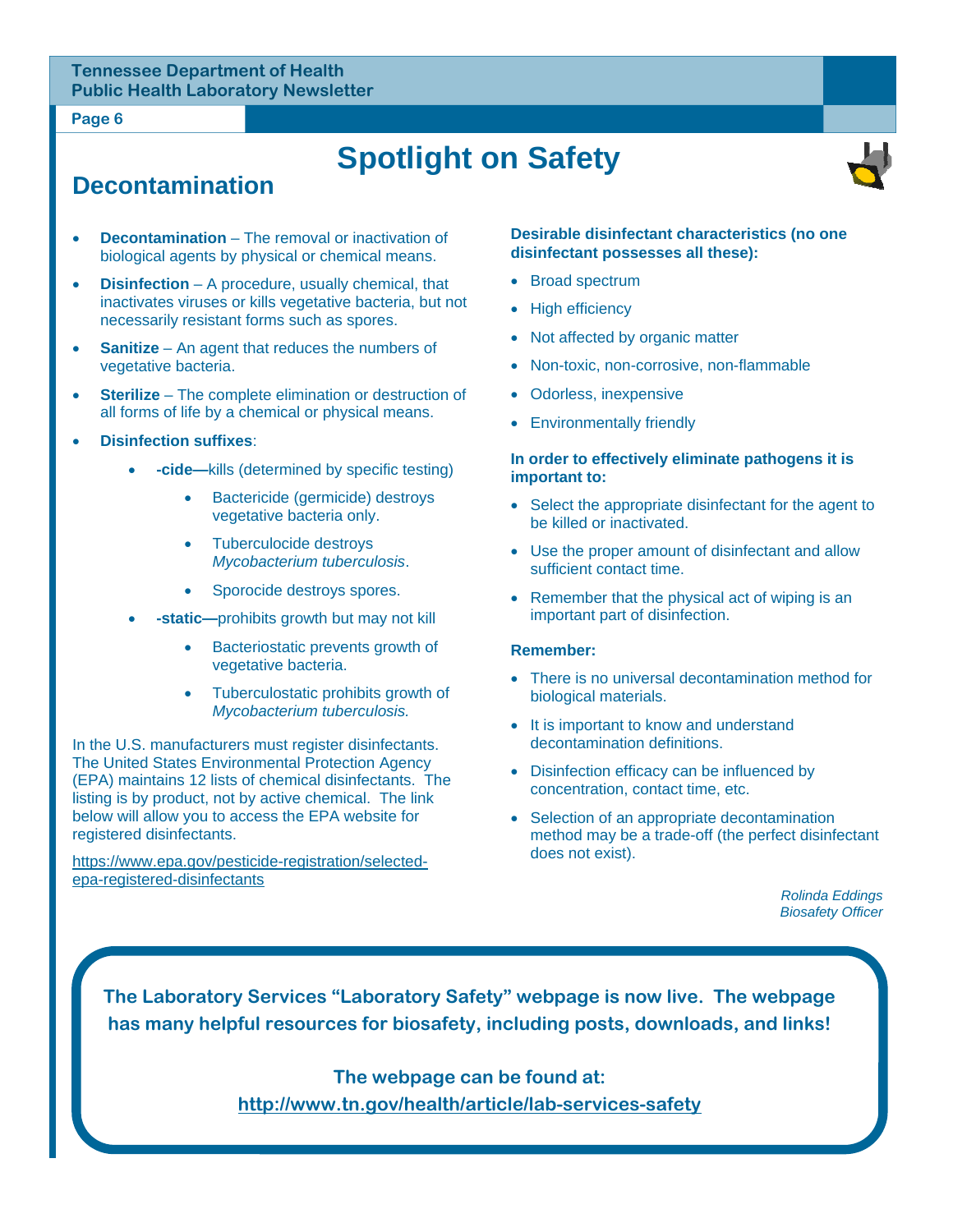#### **Volume 9, Issue 1**

**Page 7** 

# **BIOSAFETY & BIOSECURITY WORKSHOP**

**Overview:** Full-day, laboratory safety training workshop including the following topics:

- Hazard Identification and Risk Assessment
- Work Practices and Safety Equipment
- Proper Use of a Biosafety Cabinet
- Decontamination and Spill Clean-Up
- Hazardous Waste Management

#### **Locations/Dates:**

- May 5, 2017—Nashville, TN
- May 9, 2017—Knoxville, TN
- May 16, 2017—Memphis, TN



#### **Target Audience:**

Admission preference will be given to laboratory managers, supervisors and personnel who work in clinical laboratories in Tennessee. Limited seats are available for each date. Registration does not guarantee acceptance.

For more information or to download the workshop flyer, please visit https://www.tn.gov/health/article/lab-education

#### **HL7 (continued)**

achieve these national goals. Another advantage to HL7 messaging is the elimination of missing or inaccurate information which occurs periodically when the blood spot card is not completed with necessary or accurate demographics. Missing or incorrect data can delay or prevent reporting of results. Lastly, once full implementation of HL7 result messaging is accomplished, birth hospitals with HL7 messaging capability will be able to receive results in real time as opposed to receiving results by mail.

The next step in the process is a questionnaire that we will be sending shortly to our providers to assess capacity for HL7 messaging. For providers without HL7 capability, we will be designing a remote data entry portal for demographic entry and for retrieval of results. We also want to identify a few hospitals to collaborate with us in the interim to develop our HL7 messaging for newborn screening. If you have questions or to express your interest in your facility participating in the development of HL7 newborn screening messaging, please contact Christine Dorley at M.Christine.Dorley@tn.gov or at 615-262-6352.

> *Submitted by Hugh Peeples Microbiologist 2, Newborn Screening*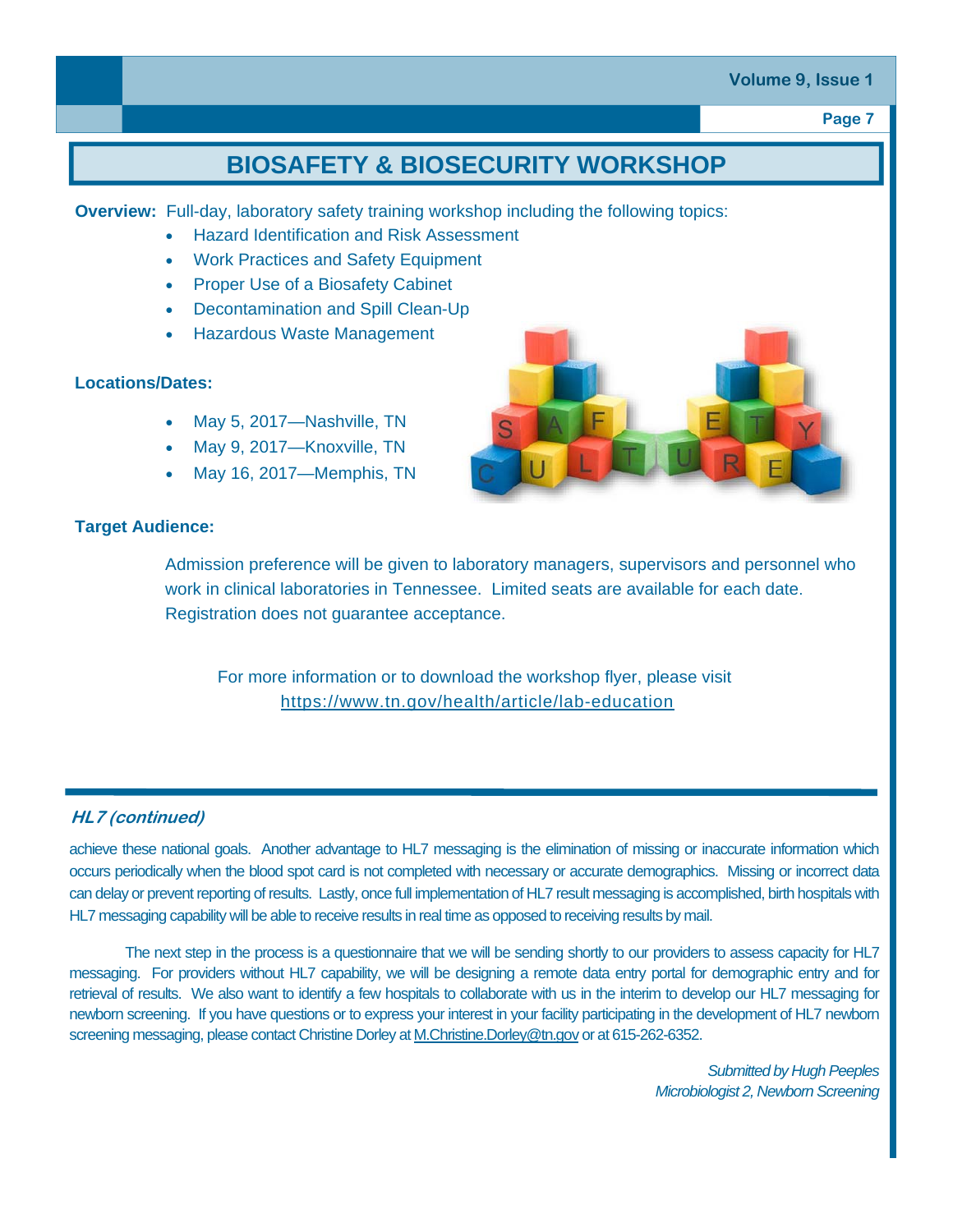#### **Page 8**

## **TRAINING NEWS**

For more information about Training Opportunities from TDH laboratory Services, please visit the Laboratory Services Continuing Education Page https://www.tn.gov/health/article/lab-education

#### **2017 A Plan of Action: Bioterrorism Preparedness for Clinical Labs Workshop**

An all-day, wet workshop, this program focuses on practical ASM methods that clinical laboratories use to remain alert for the agents of bioterrorism. Participants learn about surveillance and evaluation procedures that can be integrated into the routine work of the microbiology lab. Procedures for referral of suspect cases to the Laboratory Response Network laboratory are also discussed.

*Admission preference is given to laboratory personnel who work in microbiology laboratories in Tennessee. Limited seats are available for each date.* 

**Location: Nashville, TN** 

**Dates:** 

- **Thursday, May 18 Friday, May 19**
- **Thursday, September 14**
- **Friday, September 15**

To download the workshop flyer, please visit **https://www.tn.gov/assets/entities/health/attachments/POA\_Flyer\_-\_2017.pdf** 

### **Basic Diagnostic Blood Parasitology: Is it Malaria? Workshop ENCORE PRESENTATION**

The Tennessee Department of Health, Division of Laboratory Services will offer a one day hands on workshop focusing on detection of malaria. The workshop, presented at the Tennessee Public Health Laboratory in Nashville, will instruct participants on how to safely detect and identify malarial organisms using microscopy and rapid tests. Lecture and hands-on exercises will target *Plasmodium* and *Babesia* spp. and appropriate biosafety.

#### **The flyer may be downloaded from:**

#### **https://www.tn.gov/assets/entities/health/attachments/Parasitology\_Flyer\_2017\_2.pdf**

**Registration does not guarantee acceptance**. Participants will be selected according to the applicants' job description, experience and responsibilities. Preference will be given to laboratory supervisors and applicants that did not attend the 2016 Basic Diagnostic Blood Parasitology workshop.

### **2017 TDH Packaging and Shipping Workshops**

Registration is now open. Multiple dates, times and locations are available. Please see the flyer for more information.

https://www.tn.gov/assets/entities/health/attachments/2017\_Packaging\_and\_Shipping\_Flyer.pdf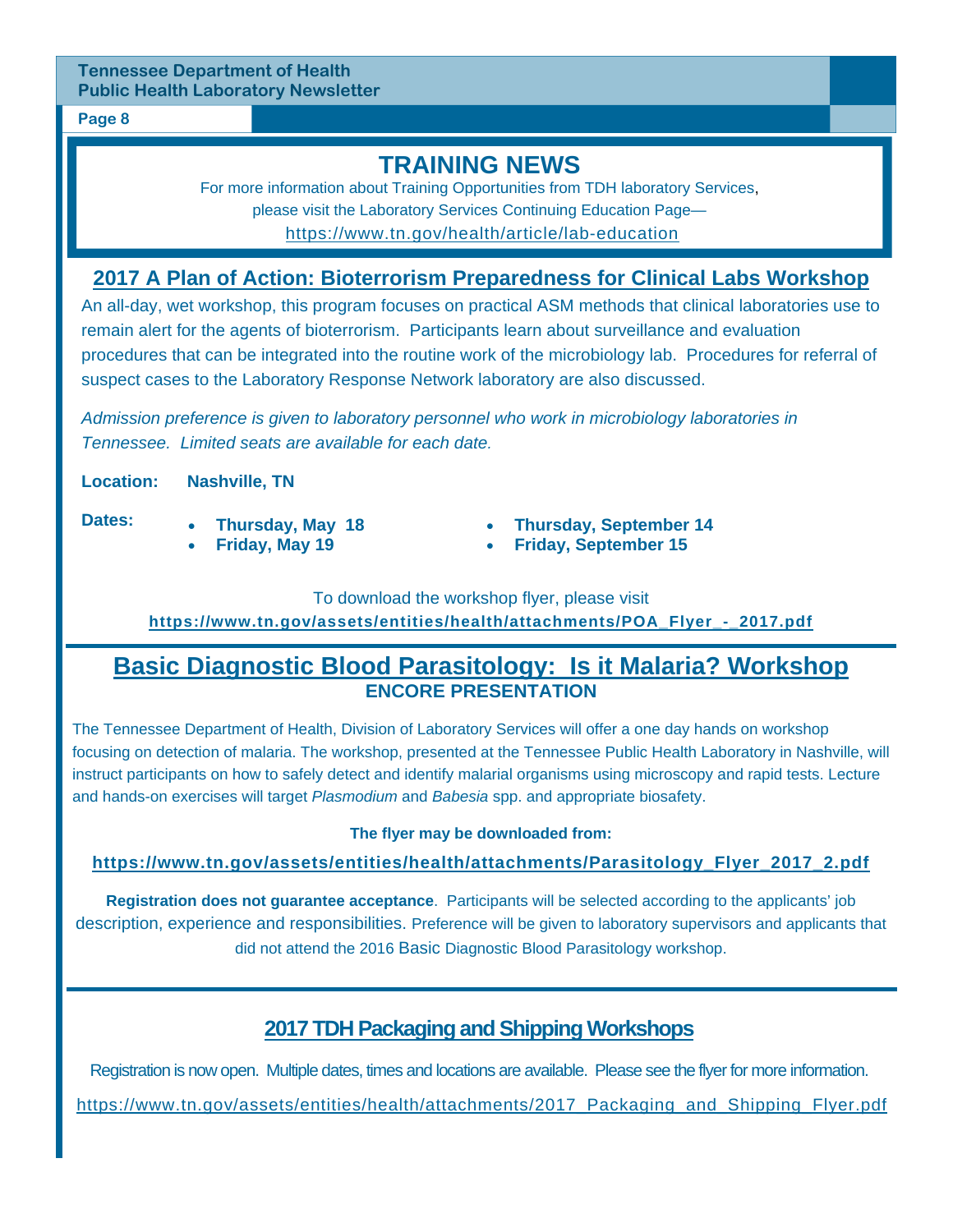#### **Volume 9, Issue 1**

**Page 9** 

# **Welcome New Employees!**

#### **January**

**Misti Harris—Microbiologist 2—Knoxville Sarah Wolgemuth—Newborn Screening Amy Butts—Reporting Cassie Gregory—Newborn Screening Kendra Gluff—Molecular Biology Ronniece Haynie—Media Prep Sade Dunn—Molecular Biology Dr. Xiaorong Qian—Molecular Biologist Rick Echols—Administration** 

### **Congratulations on your promotions! November**

**Brian Humel Procurement Officer 1** 

#### **February**

**Bryan Mason Virology/Serology Manager** 

**Darlene McDuffie Lab Tech 2—Reporting** 

#### **February**

**Erik Themm—Media Prep Arnessie Laryea—ARLN Core Clarissa Mazariegos—Enterics Auriel Griffith—Reporting Albert Burks—Sequencing Sarah Edwards—ARLN Core Holly Bartlett—Reporting/NBS** 

#### **March**

**Margrette Youssef—Serology Jennifer Rogers—Enterics Stephanie Clarke-Mahoney– Informatics Jason Zolnierz—Procurement** 

## **Congratulations on your retirement!**

**Sherman Haynes** 

**School of Public Health Microbiology Congratulations Class of 2017!!** 

**Ryan Craven, PhD Emily Holodnick** 

**Tennessee Department of Health Employment Opportunities may be found at: http://www.tn.gov/hr/topic/employment-opportunities**